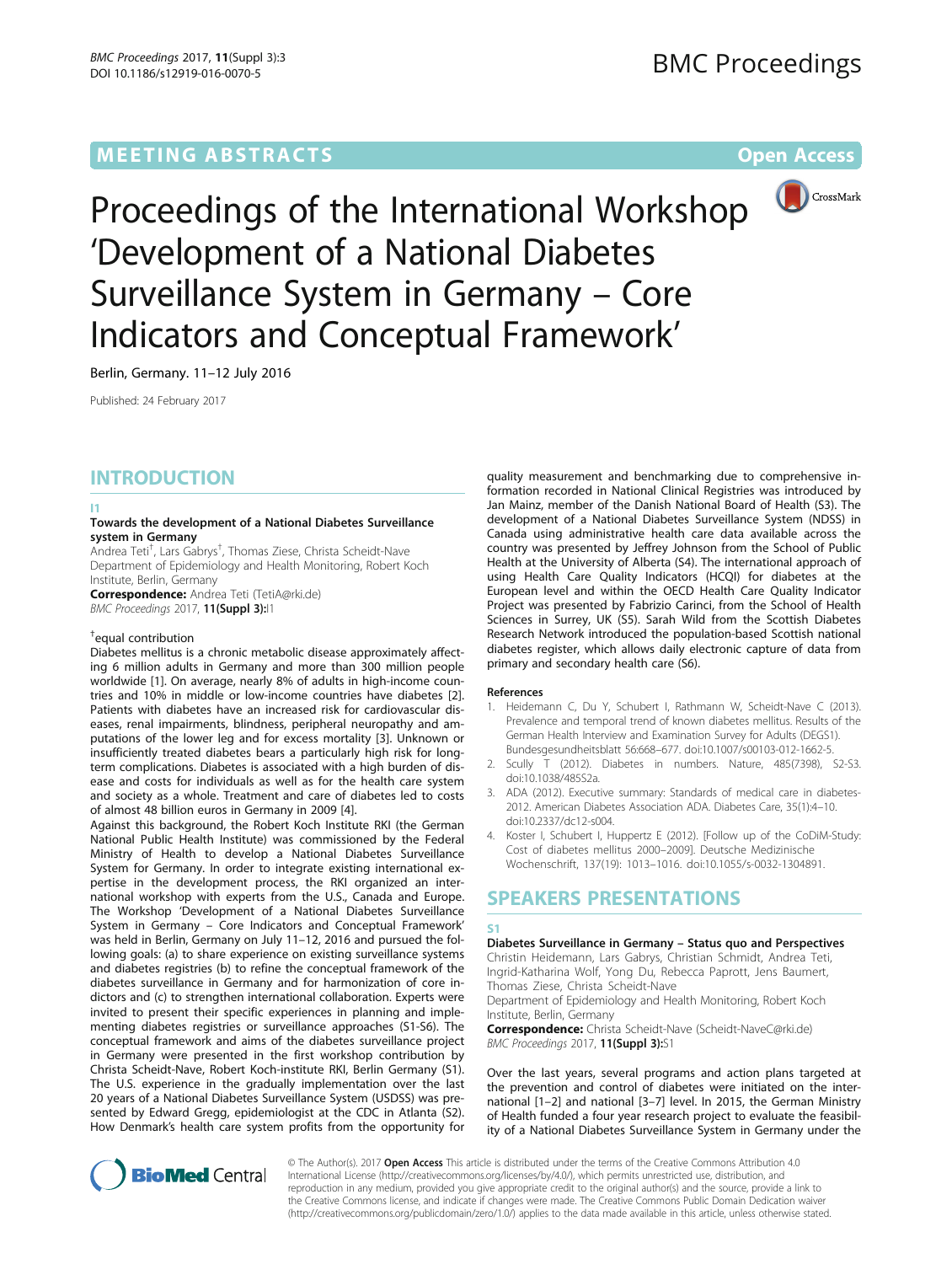lead of the Robert Koch Institute. The aims of the Surveillance System are (1) to build a comprehensive and sustainable database for Public Health and Health Services Research on diabetes in line with internationally agreed indicators, (2) to identify and overcome barriers (e.g. technical, economical, legal, ethical, political barriers) to data sharing across health sectors, establish a surveillance at the national and the regional level, (3) to enable evidence-informed policy advising, and (4) to make diabetes a paradigm for noncommunicable disease surveillance.

In lack of a legal basis for the use of unified patient identifiers, the framework is conceptualized as a Public Health Surveillance System that is based on available data from nationwide health surveys of the Robert Koch Institute as well as secondary data sources from different health sectors and research settings (e.g. type 1 diabetes registries for children and adolescents; information system for health care data 'data transparency'; Disease Management Programs on diabetes; Diagnosis Related Groups statistics for hospital admissions). This large but fragmented database will be assessed with regard to sustainable monitoring based on selected diabetes core indicators. A preliminary set of core indicators was identified based on a review of indicators used in established diabetes surveillance systems and diabetes registries in other countries as well as indicators relevant to the German Disease Management Programs for type 1 and type 2 diabetes. These core indicators can be assigned to the following four areas of action: 1) 'Reducing diabetes risk', 2) 'Improving diabetes diagnosis and treatment', 3) Reducing diabetes complications', and 4) 'Reducing the burden of disease and costs associated with diabetes'. Sociodemographic variables considered essential for stratified analyses were added. The initial indicator list was reviewed by national and international experts with respect to their relevance (essential, important, additional, or negligible). A continued collaboration is intended for refining the conceptual framework and harmonization of core indictors.

#### References

- 1. The Saint Vincent Declaration on diabetes care and research in Europe. Acta Diabetologia. 1989(10): 143–144.
- Zimmet PZ, Magliano DJ, Herman WH, Shaw JE (2014). Diabetes: a 21st century challenge. Lancet Diabetes Endocrinol 2(1):56–64. doi[:10.1016/](http://dx.doi.org/10.1016/S2213-8587(13)70112-8) [S2213-8587\(13\)70112-8.](http://dx.doi.org/10.1016/S2213-8587(13)70112-8)
- 3. Weikert B, Weinbrenner S, Meyerrose B, Abholz HH, Haller N, Kopp I, et al. (2011). [German National Disease Management Guidelines NDMG. Evidence-based support for decision making in type 2 diabetes in the German Healthcare System]. Diabetes aktuell 2011(9):70–74.
- 4. Fuchs S, Henschke C, Blümel M, Busse R (2014). Disease management programs for type 2 diabetes in Germany. Dtsch Ärztebl Int( 111):453–463. doi[:10.3238/arztebl.2014.0453](http://dx.doi.org/10.3238/arztebl.2014.0453)
- 5. Federal Ministry of Health (2016). Defining national health goals. Available from: [http://www.bmg.bund.de/en/health/national-health](http://www.bmg.bund.de/en/health/national-health-goals.html)[goals.html](http://www.bmg.bund.de/en/health/national-health-goals.html), accessed November 4, 2016.
- 6. Kleinwechter H, Schäfer-Graf U, Bührer C, Hoesli I, Kainer F, Kautzky-Willer A, Pawloski B, Schunck K, Somville T, Sorger M (2014). Gestational diabetes mellitus (GDM) diagnosis, therapy and follow-up care. Exp Clin Endocrinol Diabetes, 122(07):395–405. doi:[10.1055/s-0034-1366412](http://dx.doi.org/10.1055/s-0034-1366412).
- 7. Federal Ministry of Health (2016). The Preventive Health Care Act (2015). Available from [http://www.bmg.bund.de/en/prevention/the-preventive](http://www.bmg.bund.de/en/prevention/the-preventive-health-care-act.html)[health-care-act.html](http://www.bmg.bund.de/en/prevention/the-preventive-health-care-act.html), accessed November 4, 2016.

# SPEAKERS PRESENTATIONS

### S2

## The U.S. Diabetes Surveillance System: Lessons and Applications for Health Policy

Edward W. Gregg, Linda Geiss Division of Diabetes Translation, Centers for Disease Control and Prevention, Atlanta, USA Correspondence: Edward Gregg (edg7@cdc.gov) BMC Proceedings 2017, 11(Suppl 3):S2

Chronic disease surveillance systems play several critical roles in the population-wide reduction of chronic diseases. Surveillance systems ideally provide efficient monitoring of risk factors, care, the delivery of preventive interventions, prevalence and incidence, and morbidity, all of which are applied across sub-segments of the population, and according to geographic location. When such data is further integrated with findings from intervention effectiveness research and health impact and economic modeling, it forms the basis for effective public health decision making and to optimally prioritize approaches and populations for prevention. The U.S. National Diabetes Surveillance System (USDSS) was gradually built as an integrated, multi-component composition of surveys and registries [1]. Primary information on risk factors, prevalence, and incidence comes from the National Health Interview Survey (NHIS), Behaviour Risk Factor Surveillance System (BRFSS), and National Health and Nutrition Examination Surveys (NHANES). Data on diabetes-related morbidity is primarily derived from the National Hospital Discharge Survey (NHDS), National Inpatient Sample (NIS), and specialized registries like the U.S. Renal Data System, while mortality estimates are estimated using vital statistics data that are linked to population survey data. Specialized registries such as the SEARCH Study are also used to assess specific problems such as diabetes in youth [2]. The system relies largely on a design of serial cross-sections, permitting both yearly estimates as well as multi-year aggregates. By incorporating the USDSS into multi-level and Markov modelling, the data are also used to examine specific geographic variation, and for the estimation of lifetime risk, disability-free life years lost due to specific conditions, and for cost-effectiveness modelling of candidate interventions. Finally, the system has developed practical, interactive data visualization tools to help leaders and policy makers in public health. Over the past 20 years, the USDSS has documented several phases and diverse sub-trends in the population, including the growth of prevalence and incidence and lifetime risk, improvements in care, and reductions in diabetes-related complications and mortality, and has highlighted important variation in all indicators and diversification of morbidity that have provided the basis for focused public health resources and interventions for diabetes [3, 4, 5]. The key surveillance challenges for the future include improving the geographic texture of measurement of risk, care, and control, improving assessment of primary prevention behaviors and interventions, improving assessment of risks and adverse events, incorporating electronic medical records and longitudinal measurements into surveillance of care, and application of NDSS data into assessment of natural experiments of health policy interventions. Finally, better standardization of systems will facilitate multi-national comparisons and better international pooling studies to better tackle the global problem of diabetes.

#### References

- 1. Centers for Disease Control and Prevention (2016). National Diabetes Surveillance System. Available from [http://www.cdc.gov/diabetes/](http://www.cdc.gov/diabetes/statistics/index.htm) [statistics/index.htm](http://www.cdc.gov/diabetes/statistics/index.htm), accessed November 4, 2016.
- 2. Dabelea D, Mayer-Davis EJ, Saydah S, Imperatore G, Linder B et al. (2014). Prevalence of type 1 and type 2 diabetes among children and adolescents from 2001 to 2009. JAMA, 311(17):1778–1786. doi[:10.1001/jama.2014.3201](http://dx.doi.org/10.1001/jama.2014.3201)
- 3. Geiss LS, Wang J, Cheng YJ, Thompson TJ, Barker L, Li Y, Albright AL, Gregg E (2014). Prevalence and Incidence trends for diagnosed diabetes among adults aged 20 to 79 years, United States, 1980–2012. JAMA 24; 312(12):1218–1226. doi:[10.1001/jama.2014.11494](http://dx.doi.org/10.1001/jama.2014.11494).
- 4. Ali MK, Bullard KM, Saaddine JB, Cowie CC, Imperatore G, Gregg EW (2013). Achievement of goals in US diabetes care, 1999–2010. New England Journal of Medicine, 368(17):1613–1624. doi[:10.1056/NEJMsa1213829.](http://dx.doi.org/10.1056/NEJMsa1213829)
- 5. Gregg EW, Li Y, Wang J, Rios Burrows N, Ali MK, Rolka D et al. (2014). Changes in diabetes-related complications in the United States, 1990–2010. New England Journal of Medicine, 370(16):1514–1523. doi:[10.1056/](http://dx.doi.org/10.1056/NEJMoa1310799) [NEJMoa1310799](http://dx.doi.org/10.1056/NEJMoa1310799).

### S3

## Quality Improvement using Performance and Outcome Measurement: Experiences from Denmark

Jan Mainz, Mette Jørgensen Aalborg University Hospital, Psychiatry, Aalborg, Denmark

Correspondence: Jan Mainz (jan.mainz@rn.dk) BMC Proceedings 2017, 11(Suppl 3):S3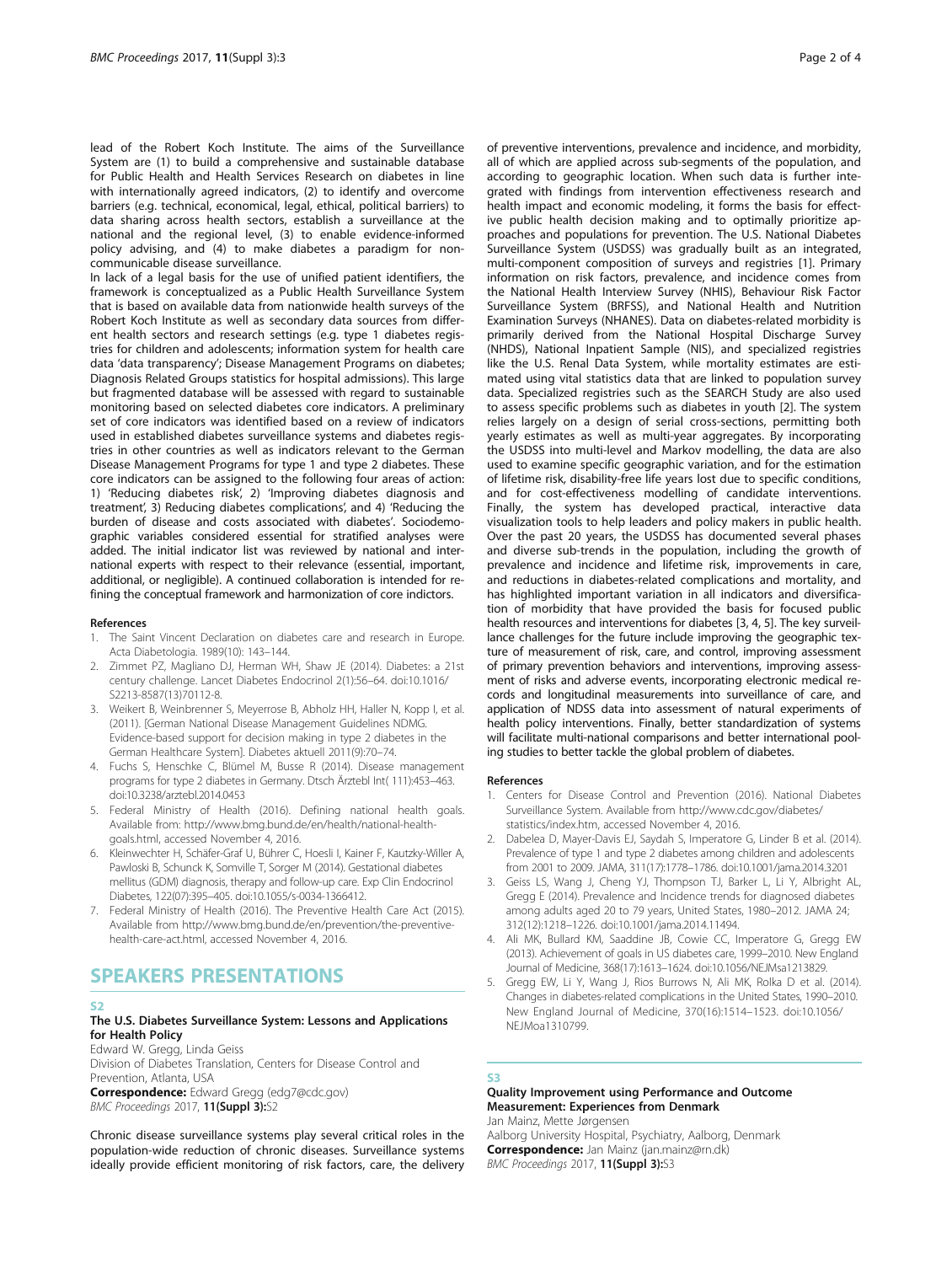Denmark has unique opportunities for quality measurement and benchmarking due to comprehensive information recorded in the National Clinical Registries. This presentation clarifies the use of these registries to improve the quality of care provided by the Danish health care system.

The public and mainly tax-financed Danish health care system provides universal health coverage to the country's 5.5 million inhabitants. It is a stated priority, that all citizens should have free and equal access to health care services [1]. By the use of a unique, tendigit civil registration number assigned to all Danish residents, each contact with the health care system is recorded in National Clinical Registries. Currently 61 disease-specific registries systematically document and develop the quality of care provided by the Danish health care system by the use of process-, and outcome indicators in accordance with national clinical guidelines [2, 3]. Reporting is mandatory for all public hospitals in Denmark ensuring a high coverage > 90%. Clinicians and managers at the hospital department and clinics receive continuous feedback of their adherence to the recommended clinical guidelines. Structured audits are further initiated on national, regional and local basis to ensure implementation of improvements whilst all data are published yearly to inform the public of the development in the quality of care.

Nationwide studies demonstrate significant improvements since the initiation of systematic indicator monitoring combined with continuously auditing in the Danish health care system. In this regard, the adherence to several guidelines recommended process indicators increased between 2004 and 2011 for patients hospitalized with schizophrenia and between 2003 and 2010 for incident heart failure patients seen at hospital departments and outpatient clinics [4, 5]. Similar efficiency have been shown in the quality of care for stroke, high volume cancers, coronary percutaneous coronary intervention/ coronary artery bypass surgery, hernia, childhood diabetes and perforated gastric ulcer in Denmark. Nevertheless, variation in the delivered quality of care remains between both the specific disease and the hospital departments. In conclusion, the quality of care has improved substantially since systematic monitoring and auditing was initiated in Denmark.

#### References

- 1. OECD (2013). OECD Reviews of Health Care Quality: Denmark: Raising Standards. Organisation for Economic Co-operative and Development, Paris. doi[:10.1787/9789264191136-en](http://dx.doi.org/10.1787/9789264191136-en)
- 2. Mainz J, Krog BR, Bjornshave B, Bartels P (2004). Nationwide continuous quality improvement using clinical indicators: the Danish National Indicator Project. Int J Qual Health Care, 16:i45-i50
- 3. Mainz J, Kristensen S, Bartels P (2015). Quality improvement and accountability in the Danish health care system. International Journal for Quality in Health Care, 27(6): 523–527. doi:[10.1093/intqhc/mzv080](http://dx.doi.org/10.1093/intqhc/mzv080)
- 4. Jørgensen M, Mainz J, Svendsen ML, Nordentoft M, Voldsgaard I, Baandrup L, Bartels P, Johnsen SP (2015). Improving quality of care among patients hospitalized with schizophrenia: A nationwide initiative. BJPsych Open, 1(1): 48–53. doi[:10.1192/bjpo.bp.115.000406](http://dx.doi.org/10.1192/bjpo.bp.115.000406)
- 5. Nakano A, Johnsen SP, Frederiksen BL, Svendsen ML, Agger C, Schjødt I, Egstrup K (2013). Trends in quality of care among patients with incident heart failure in Denmark 2003–2010: a nationwide cohort study. BMC Health Services Research, 13(1):391. doi[:10.1186/1472-6963-13-391](http://dx.doi.org/10.1186/1472-6963-13-391)

#### **S4**

## From Diabetes Surveillance to Chronic Disease Surveillance: Experience from a Canadian Perspective

Jeffrey Johnson (jeff.johnson@ualberta.ca) University of Alberta, School of Public Health, Edmonton, Canada BMC Proceedings 2017, 11(Suppl 3):S4

Using administrative health care utilization data available in all provinces and territories across the country, Canada developed a National Diabetes Surveillance System (NDSS) build on federal/ provincial/territorial (F/P/T) partnerships. A series of pilot studies initially established the validity of a case definition for diabetes based on ICD9 billing codes. The Canadian NDSS reported trends in diabetes incidence

and prevalence in a federated model, coordinated federally by the Public Health Agency of Canada, with each of the P/T contributing aggregated surveillance data, generated using a common computing syntax. Building on this model the PHAC sponsored work to develop and test case definitions for other chronic conditions, and the NDSS evolved into the Canadian Chronic Diseases Surveillance System (CCDSS), with ongoing surveillance for diabetes, hypertension, selected mental illnesses, and chronic respiratory diseases. National pilot studies have been conducted for heart disease and musculoskeletal conditions. Methodological challenges for the CCDSS include lack of completeness of disease case capture in physician billing claims, poor measurement validity of diagnosis codes for some chronic conditions, and striking a balance between reporting all cases with interpretable rates and following the latest residual disclosure guidelines. Further, the NDSS/CCDSS are limited to surveillance of disease incidence, prevalence and mortality. Further developments are needed, and ongoing in some P/T jurisdictions, to build on the established administrative data sources to embellish the available information, and extend surveillance to individual level risk factors, health status and behaviours. Such efforts would link survey data to administrative data sources to provide more comprehensive risk factor and disease surveillance.

#### References

- 1. Public Health Agency of Canada (2009). Report from the National Diabetes Surveillance System: Diabetes in Canada 2009. Public Health Agency of Canada, Ottawa. Available at: [http://www.phac-aspc.gc.ca/publicat/2009/](http://www.phac-aspc.gc.ca/publicat/2009/ndssdic-snsddac-09/index-eng.php) [ndssdic-snsddac-09/index-eng.php](http://www.phac-aspc.gc.ca/publicat/2009/ndssdic-snsddac-09/index-eng.php), accessed November 4, 2016.
- 2. Public Health Agency of Canada (2011). Diabetes in Canada: Facts and figures from a public health perspective. Public Health Agency of Canada, Ottawa 2011. Available at: [http://www.phac-aspc.gc.ca/cd-mc/](http://www.phac-aspc.gc.ca/cd-mc/publications/diabetes-diabete/facts-figures-faits-chiffres-2011/index-eng.php) [publications/diabetes-diabete/facts-figures-faits-chiffres-2011/index](http://www.phac-aspc.gc.ca/cd-mc/publications/diabetes-diabete/facts-figures-faits-chiffres-2011/index-eng.php)[eng.php,](http://www.phac-aspc.gc.ca/cd-mc/publications/diabetes-diabete/facts-figures-faits-chiffres-2011/index-eng.php) accessed November 4, 2016.
- 3. Government of Canada (2016), Canadian Chronic Disease Surveillance System, 1996/97-2011/2012. Government of Canada. Available at: [http://](http://open.canada.ca/data/en/dataset/9525c8c0-554a-461b-a763-f1657acb9c9d) [open.canada.ca/data/en/dataset/9525c8c0-554a-461b-a763-f1657acb9c9d](http://open.canada.ca/data/en/dataset/9525c8c0-554a-461b-a763-f1657acb9c9d), accessed November 4, 2016.
- 4. Betancourt MT, Roberts KC, Bennett T-L, Driscoll ER, Jayaraman G, Pelletier L (2014). Monitoring chronic diseases in Canada: the Chronic Disease Indicator Framework. Chronic Dis Inj Can.; 34(1)1:1–30.
- 5. Al Sayah F, Majumdar SR, Soprovich A, Wozniak, Johnson L, Qiu ST, Rees W, Johnson JA (2015). The Alberta's Caring for Diabetes (ABCD) Study: Rationale, Design and Baseline Characteristics of a Prospective Cohort of Adults with Type 2 Diabetes. Can J Diabetes. 39(3):113–119. doi: [10.1016/j.jcjd.2015.05.005.](http://dx.doi.org/10.1016/j.jcjd.2015.05.005)

S5

Diabetes Health Care Quality Indicators (HCQI) – An international Approach

Fabrizio Carinci (f.carinci@surrey.ac.uk) University of Surrey, School of Health Sciences, Guildford, UK BMC Proceedings 2017, 11(Suppl 3):S5

Continuous monitoring of health care quality indicators (HCQIs) is increasingly seen as an effective solution to steer governments towards high performing health systems. Comparative analysis may help identifying areas for immediate improvement through mutual collaboration within organizations e.g. the Organization for Economic Co-operation and Development (OECD) and the European Union (EU).

The OECD Framework of Health Systems Performance is a multidimensional matrix adopted for regular publication by 34 Member States (MS) [1] in which HCQIs have been allocated in a multidimensional quality matrix measuring efficiency, safety and responsiveness along the life cycle of the individual.

Targeted OECD studies have been conducted to improve HCQIs that were considered too variable across countries e.g. amputation rates in diabetes [2]. New definitions were released for Health at a Glance 2015 [3] , where Germany showed a rate of 9.8 major amputations x100,000 total population, third highest after Israel and Slovenia out of 17 countries (median: 6.0; range: 1.07-17.05).